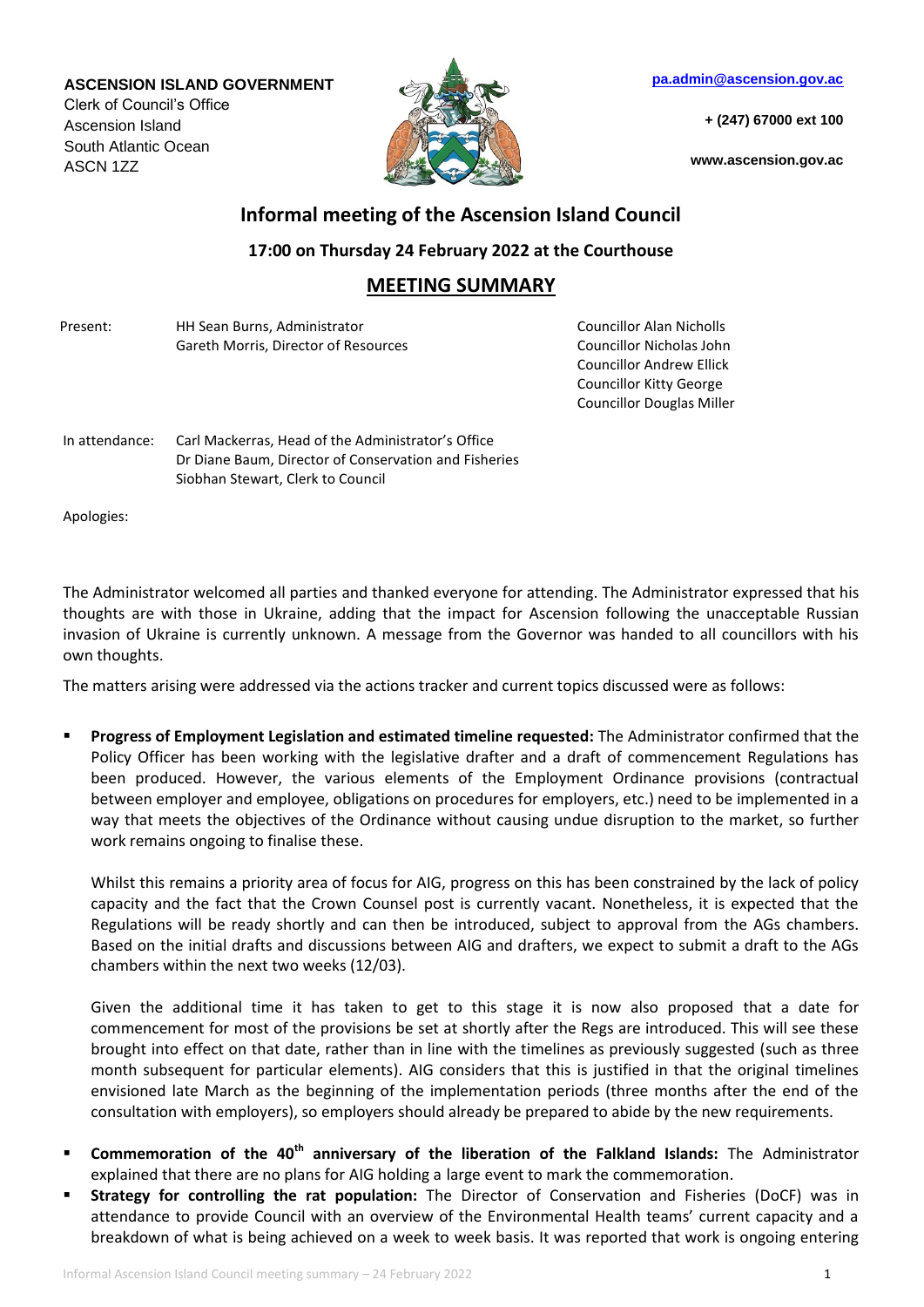GPSs of bait boxes to provide a mapped overview of how frequent the bait boxes require replenishing, ultimately creating a measuring tool to allow more efficient working by aiming to always have bait in the bait boxes. Discussion was had regarding the various ingredients in the poisons used in the bait boxes, the DoCF explained that they were using a combination of three active ingredients: bromadialone, brodifacoum and difenacoum to reduce the risk of resistance developing. Results from camera traps had shown the rats are more attracted to the wax blocks rather than the grain and so the blocks were now being used where possible. Discussion was held regarding Waste Management on island, with the DoCF reporting that the incinerator is expected to be operational again at the end of March 2022. The DoCF went on to explain that bait boxes are being staked into the ground to prevent sheep and donkeys kicking the bait boxes around, Councillor Miller highlighted that this is also an issue on Travellers Hill, recommending the continued sharing of best practices with MITIE. The DoCF explained that whilst increasing the head count within the Environmental Health team will assist with being able to check bait boxes more frequently and allow for further data analysis, it will not stop people from getting rodents in their homes and there being a rat population on island. Councillor Ellick raised concern over where the One Boat dump rat population may go if the food source were to be removed, the DoCF explained that that the ending of open pit burning will be a planned event, and an intense targeted control effort would be undertaken at the same time to reduce the likelihood of rats relocating to the settlements. Discussion was had regarding unavoidable population increases in rats on the island, such as when there are long periods of heavy rain that creates ideal breeding conditions for rodents. It was agreed that the first step going forward was to recruit an additional person to the Environmental Health team. Councillors also expressed concerns about damage to people's gardens by rabbits and sheep. The DoCF agreed to explore funding bids for feasibility studies on methods to eradicate rabbits and sheep from the island and emerging methods for rodent control.

The Administrator provided an update on the **Queen's Platinum Jubilee** Celebrations following a meeting of the Platinum Jubilee Working Group on 14 February 2022. The Administrator was pleased to report that plans are well underway, with a Platinum Jubilee T Shirt design contest having started this week and orders have been placed for bunting. Activities such as a float/carnival parade, arts and crafts exhibition and Platinum Jubilee Dew Pond run are being considered. Councillor Nicholls suggested mementos for the children, such as a Jubilee Coin. Further discussion was had regarding the minting of coins and the relating proclamations. It was suggested that Commonwealth Mint, who currently hold the commemorative coins contract, be approached to see if they would sponsor a coin for each child on the island.

The Director of Resources (DoR) provided an update on the **Budget** proposal for 2022-2023. The DoR reported that following several informal Finance Committee meetings he was confident that following the formal meeting of the finance committee meeting due to be held on Tuesday 02 March 2022 a budget will be in place ready for recommendation to the Governor around the second week of March 2022. The DoR reported on AIG's financial strength and was pleased to see investment in capital projects. Councillor George requested an update as to whether the AIG were still assisting retailers with freight cost. The DoR confirmed that financial assistance is still in place and is likely to continue until the reopening of the airbridge. The Administrator thanked the Finance Committee for their hard work.

The HoAO provided an update on the current **COVID-19** status of the island. The HoAO explained that the island is currently in Level 1 Amber, confirming that there are currently no positive COVID-19 cases in Ascension. Early discussions are taking place regarding a strategy plan for living with COVID-19 in an Ascension specific context. An update was provided on the vaccination of five to 11 year olds, with the first doses expected to be delivered and administered in the coming weeks. Councillor Ellick recommended that information be provided to parents of children in this category to ensure maximum uptake in the vaccine.

The HoAO gave an update on the **runway project** reporting that the testing of the asphalt mix remains ongoing, however, this is not expected to impact the overall completion date. Councillor Ellick asked if the conflict in Ukraine is likely to have any impact on the completion date of the runway project. It was not anticipated that this would lead to a delay at this point. Councillor Ellick requested an update on the road resurfacing following the runway completion and the DoR confirmed that quotations have been requested for various options.

There was six items of **other business:**

i. **Single use Plastics:** Councillor Nicholls requested an update on the regulation of single use plastics in Ascension. The Administrator explained that whilst this remains on the agenda for the Policy Officer,